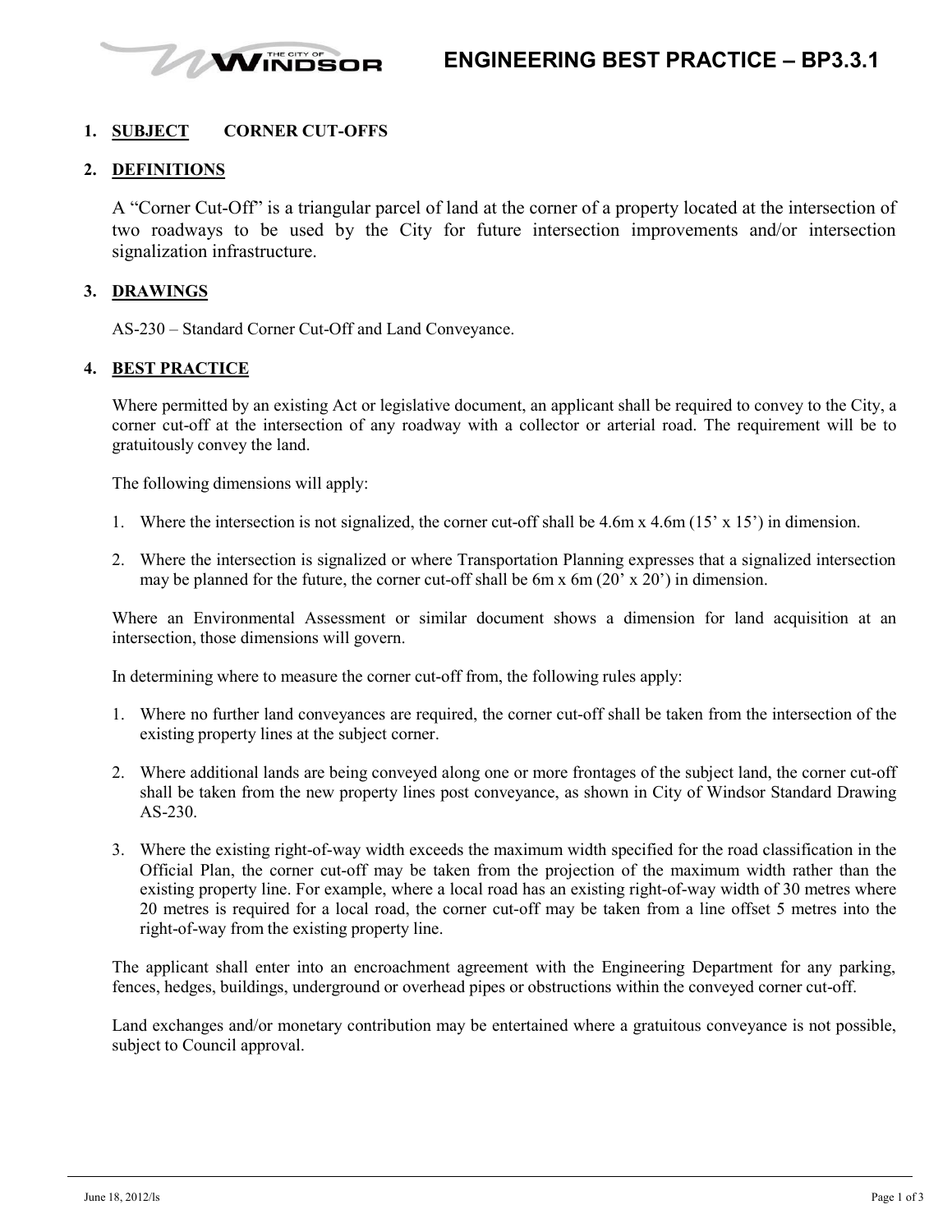

# **ENGINEERING BEST PRACTICE – BP3.3.1**

### **5. RELATED BEST PRACTICES**

N/A

## **6. RELATED CITY SPECIFICATIONS**

N/A

*Mario Sonego* June 21, 2012

City Engineer or Designate Date

Attachment – AS-230